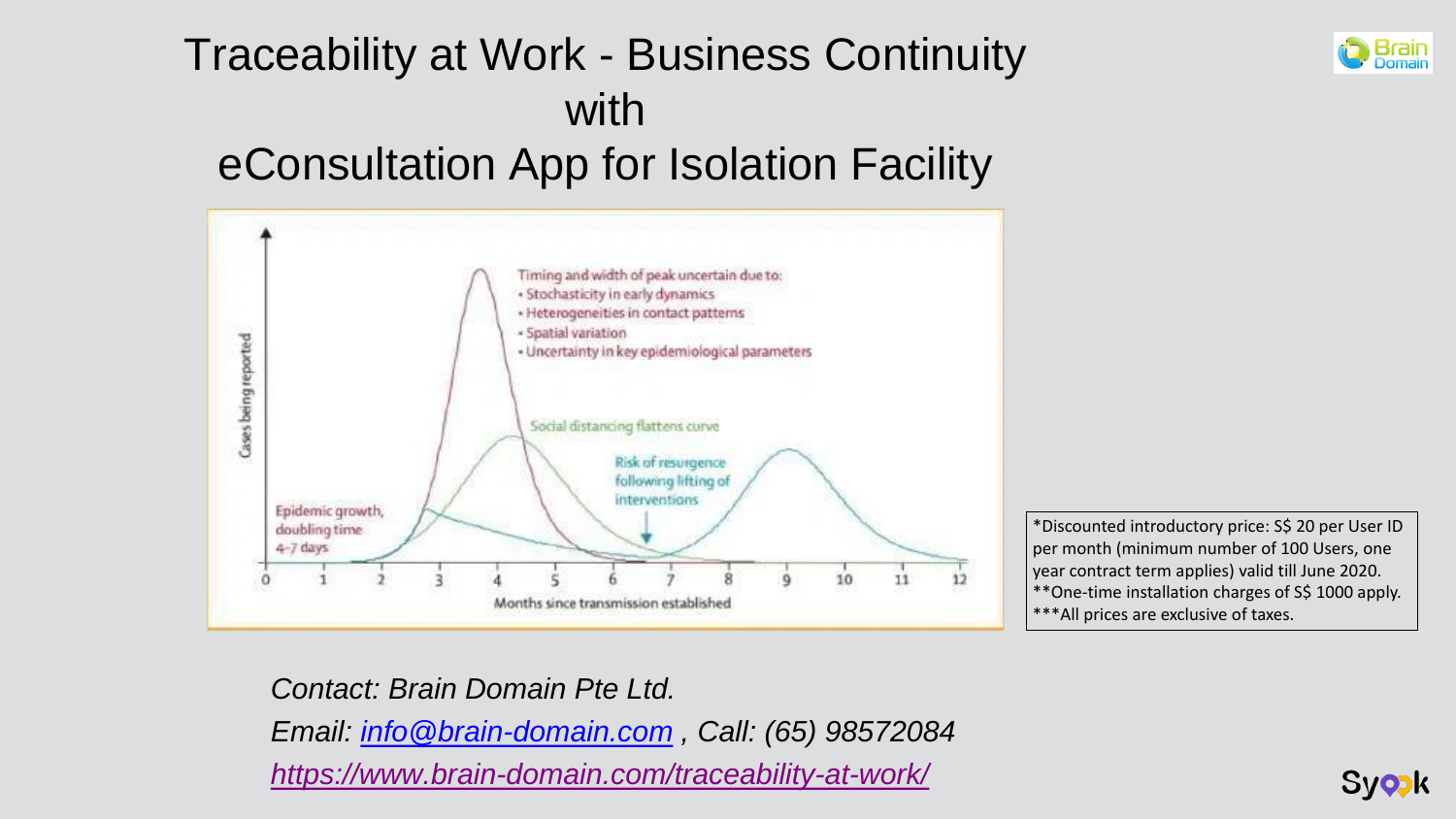### Business Continuity after lockdown



### *Every large office and factory will have similar challenges*

- ❖ Hundreds to Thousands of workers
- ❖ What happens if someone is found infected with the pandemic?
- ❖ Which other workers are likely to be infected?
- ❖ Which work area needs to be sanitized on priority?
- ❖ How to convey to the workforce that they are safe?



- $\triangleright$  With the first infected worker, do you shut down your entire facility?
- ➢ Do you just isolate the workspace of Patient Zero the first infected worker?
- ➢ How to assuage the fears of the other workers about the spread of infection?



**Difficult decision to continue running the facility when you have a few cases of infections?**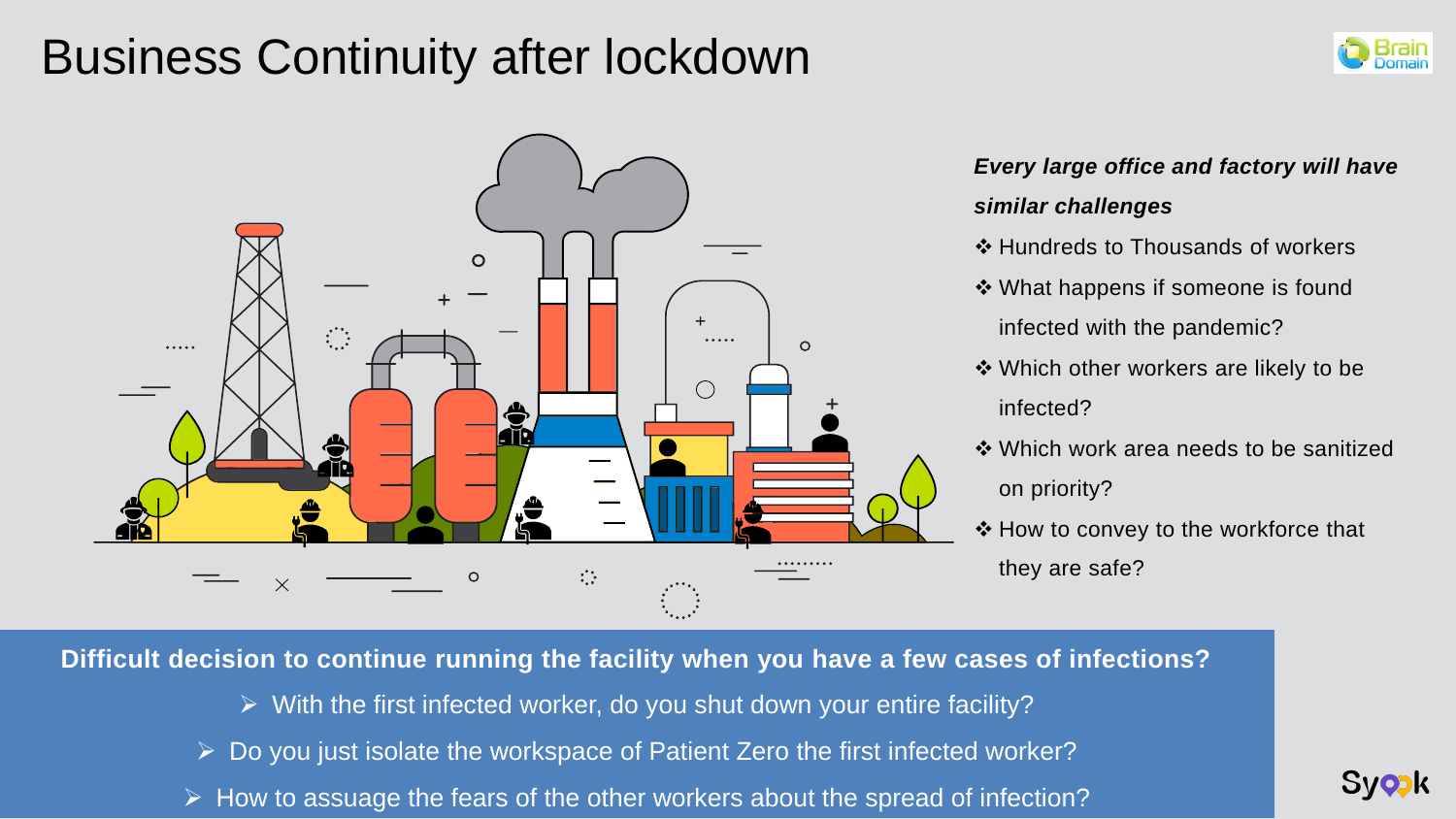# Enabling Business Continuity

- $\checkmark$  No need to shut down whole facility as the potentially infected areas and people are easily identified
- $\checkmark$  Quickly Identify and isolate potential cases
- $\checkmark$  Slow down the spread in your facility
- $\checkmark$  Provide the workers with confidence to focus on their work
- $\checkmark$  Enforce better hygiene compliance by automatically monitoring the frequency of handwashes by everyone
- $\checkmark$  Enforce the mandatory separation by getting automatic alerts if any work area is getting crowded





### **We can help your business operate with minimum disruptions during and after the Lockdown**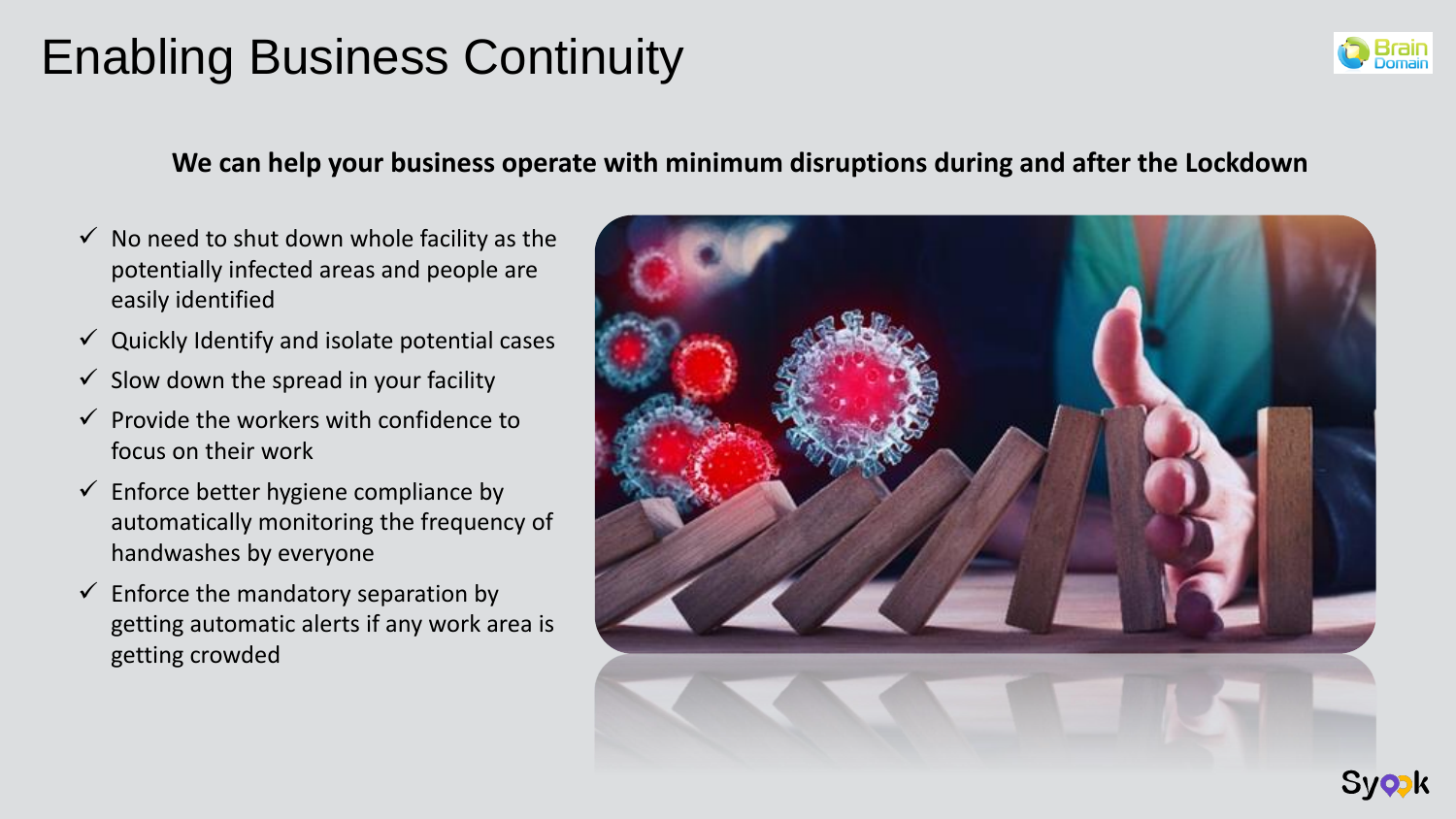# Syook BLE based RTLS – Contact Traceability at Work





Syosk

- Real-time monitoring of the location of each worker
- Data for each place visited is logged
- Each person who was in the same place is logged
- If worker is infected the system reports:
	- List of co-workers who had spent time in the same work areas as the infected worker over last few days
	- List of all work areas visited by the infected worker
	- List of workers in other shifts who had visited the infected work area and could be potentially infected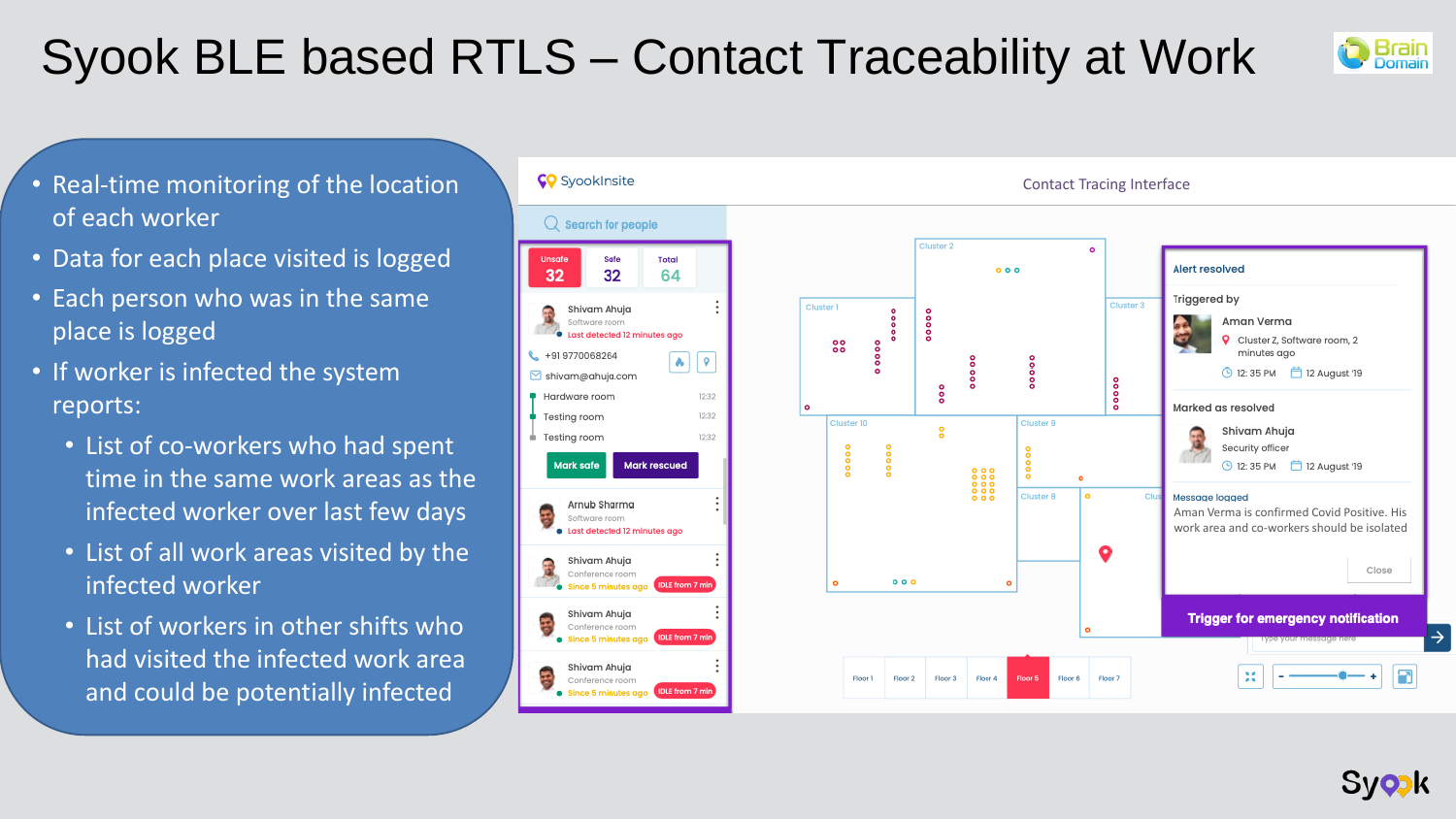## Isolation Facilities like Workers' Dorms

Current Challenges during Pandemic

- $\triangleright$  Capturing data of every suspected case
- $\triangleright$  Geo-tagging, contact tracing and tracking
- $\triangleright$  Lack of trained professionals
- $\triangleright$  Monitoring of quarantined/isolation cases
- $\triangleright$  Data roll-up for reporting is late, it will become more challenging when the number shoots up
- ➢ GPS tracking is not enough, need a tamper-proof location system for quarantined person.

- $\checkmark$  Register and capture symptoms and travel/contact history
- $\checkmark$  Test results, follow-up appointments, updated automatically
- $\checkmark$  Patients are put with a tamper-proof band tagged at location
- $\checkmark$  Symptom checker, tele-consultation, prescription
- $\checkmark$  Geo-fencing reports/alerts in real time for program manager
- ✓ Integrated system for law-enforcement and health department





### Capabilities of BLE tag based RTLS solution\*